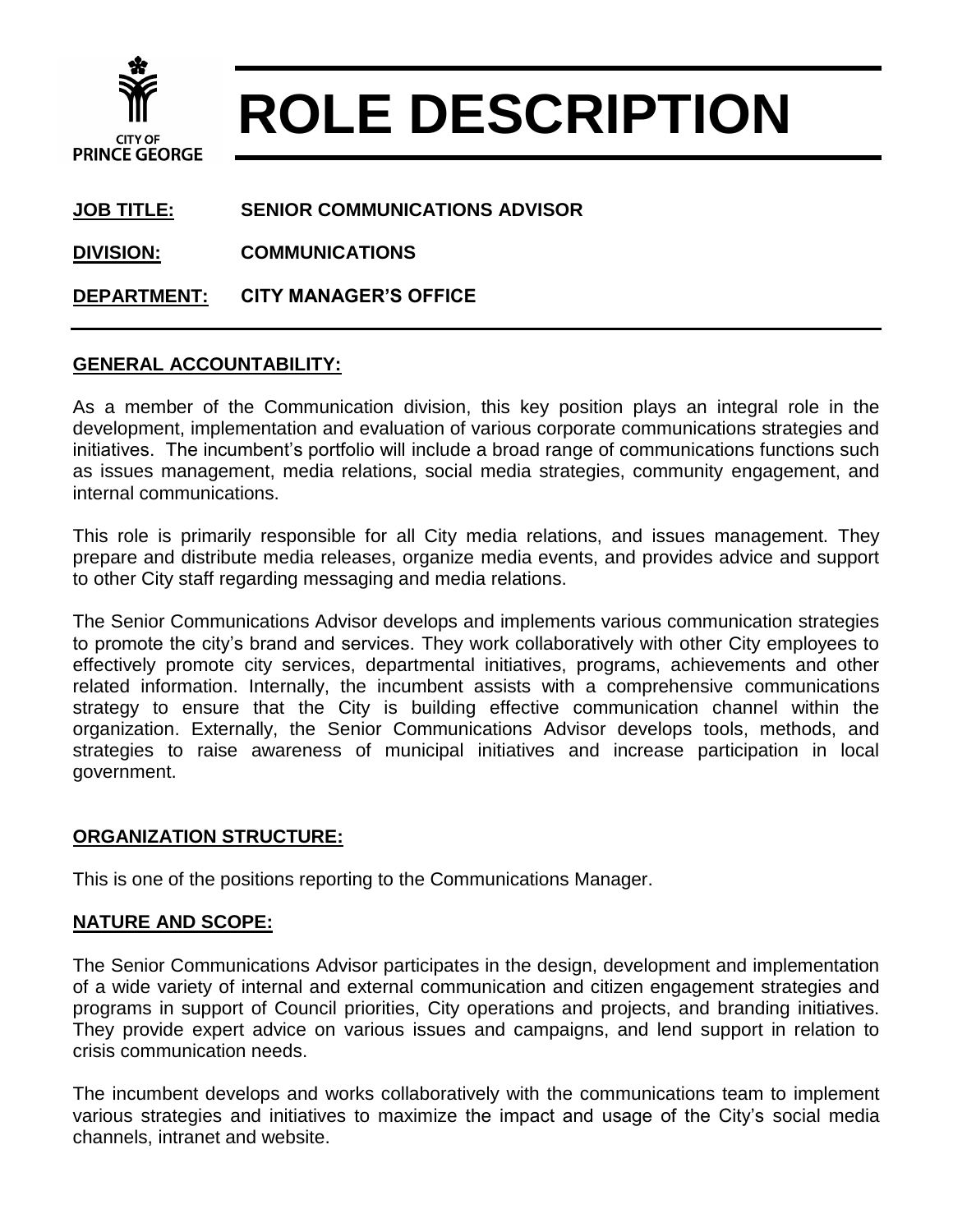Internally, the Senior Communications Advisor contributes to a comprehensive strategy to ensure that the City has an effective communications framework. They work collaboratively with the communications team to ensure all employees have access to information on current projects, initiatives and issues, this may involve writing or editing internal publications.

The incumbent is the key point of contact for all media inquiries and is responsible for updating media lists, writing and distributing media releases, and coordinating various media events. They monitor various media coverage and responds in a proactive, timely manner to ensure media and the public have accurate information regarding City activities, services and initiatives. The incumbent works closely with other City staff and senior management to ensure they are alerted to emerging issues and provides advice and support in developing key messages in response to media inquiries or public information campaigns.

The Senior Communications Advisor conducts research on various emergent issues, prepares issues briefs, backgrounders and fact sheets, and writes or assists with the preparation of speeches, presentations and speaking notes. The incumbent coordinates the writing, editing, design and development of online and print materials, and assist departments adhere to brand/graphic standards. They manage a photographic library, and produces or oversees the production of videos to be used for communication and marketing purposes.

The Senior Communications Advisor is fully conversant with the International Association for Public Participation values, ethics and practices and the Canadian Public Relations Society code of professional standards.

## **CONTACTS:**

The Senior Communications Advisor has considerable involvement with the Mayor and Council, the City Manager, and all levels of City management and staff. The position has regular contact with the media and other external agencies.

## **EDUCATION/TRAINING:**

The ideal candidates holds a Bachelor's degree in Communications, Public Relations or a related discipline enhanced by at least 5 years of experience in corporate communications, media relations, marketing, and public engagement, preferably in the government sector.

Critical attributes include:

- demonstrated proficiency in each of the City's leadership competencies: innovation, strategic, persuasion, communication, delegation, achievement, cooperation and empathy;
- considerable expertise related to the development, coordination, implementation and ongoing evaluation of communications, public engagement, marketing and brand management strategies in a local government context;
- ability to assess communications issues and provide recommendations for resolution;
- superior written and oral communication abilities;
- strong consultation, negotiation and interpersonal skills;
- strong political acumen
- demonstrated success in dealing with the media;